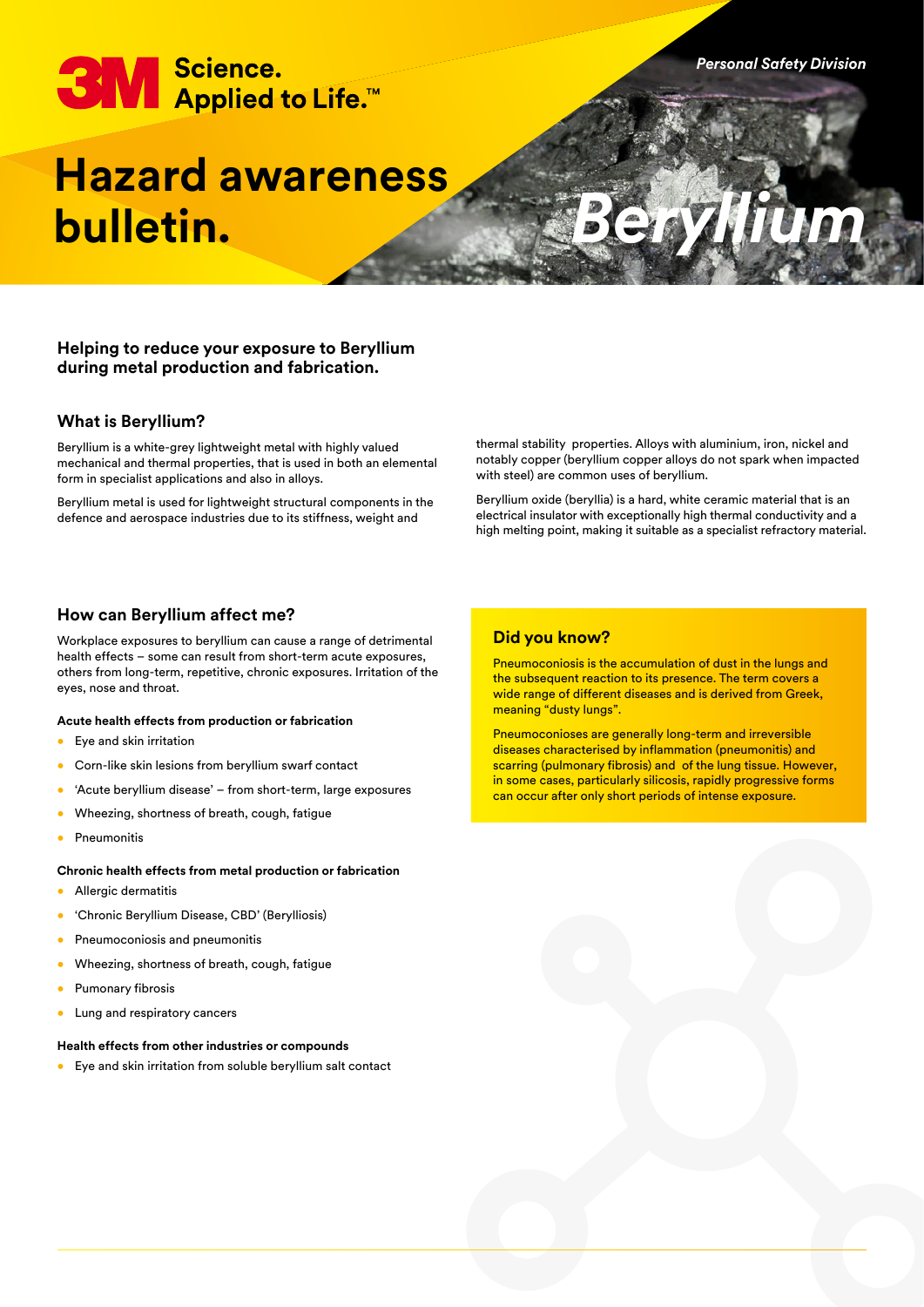# **When do workplace exposures occur?**

#### **Inhalation**

Often the primary route of beryllium exposure is through inhaling dust and fumes from the production and working of elemental beryllium and alloys. In metal fabrication the welding, grinding, cutting, drilling and polishing of alloys that contain beryllium can result in significant exposure.

#### **What is welding fume?**

The majority of welding fume is filler wire material that is vapourised by the welding arc. The gaseous metal will react with oxygen in the air to form a metal oxide and will solidify to form tiny metal oxide particles, of fume. Some welding fume will orginate from the metals being welded.

Many filler wires will contain metals that are known to be toxic and that can have detrimental health effects if inhaled. The contents of the filler wire and the amount of welding fume generated will vary by welding process.

#### **Hot work**

Other high energy or 'hot work' processes, including cutting, grinding and even polishing metals can create particles of metal and metal oxides that can be readily inhaled.

Other industrial applications may create dusts, mists or fumes of beryllium, for example the handling or application of powered or liquid chemicals which contain beryllium.

#### **Dermal**

The secondary route of exposure is through contact with the skin and eyes, particularly if beryllium is in a liquid form that can readily pass through or damage the skin.

#### **Ingestion**

Workers can be exposed by the accidental ingestion of beryllium, for example workers eating, drinking, smoking or biting their nails when their hands are contaminated.

# **Industries / Applications where workplace exposures may occur.**

Examples of metal production and fabrication applications, as well as other industries and processes in which individuals may be exposed to beryllium compounds:

#### **Metal production, metal fabrication and related**

Specialist alloys production, welding, grinding and machining, e.g. copper-beryllium alloys used in the aerospace and nuclear industries

#### **Other applications**

- Neutron moderator for the nuclear industry
- X-ray generators and detectors
- Electrical control gear and switchgear Injection moulds coatings for durability
- Electronic equipment, including lasers and microwave device

# **Did you know?**

Metal workers, and particularly welders, are prone to developing pneumonia infections. These can normally be treated by antibiotics, but there is a clear correlation between welders and increased risk of developing serious or fatal pneumonia infections.

# **Extra fact:**

Workers are also at risk of exposure from inhaling mists of beryllium salts. Beryllium exposure is a particular issue through dermal exposure to soluble salts as well as metal dusts and swarf from working with beryllium metals and alloys.

# **What can I do to protect myself?**

#### **Use appropriate controls**

Employers need to conduct a risk assessment, including a determination of exposure levels compared to exposure limits to understand what control measures may be needed.

If required, controls from the hierarchy of controls should be implemented and their effectiveness measured. For example local exhaust ventilation (LEV) can be a highly effective engineering control used in welding, grinding and many other applications.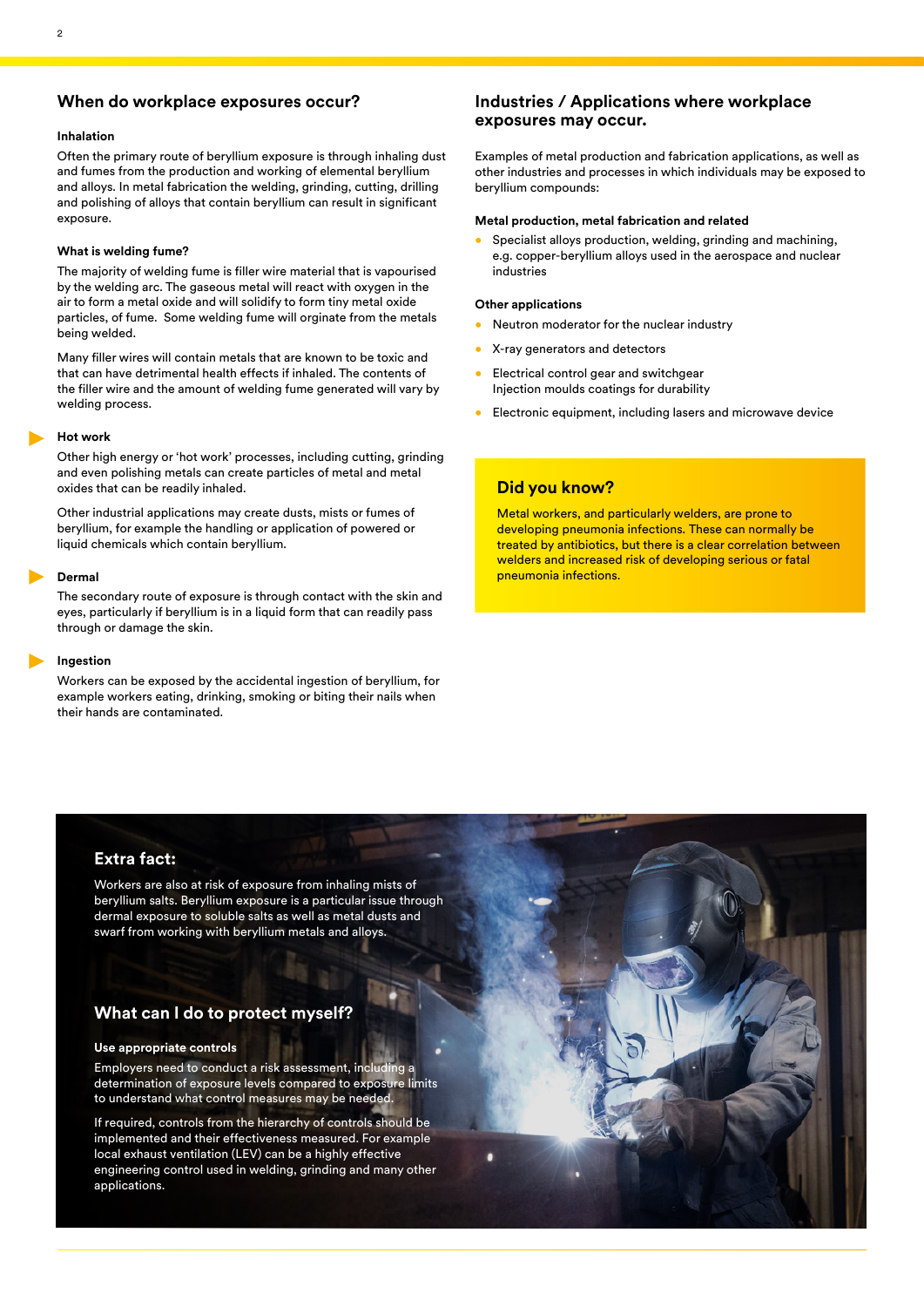# **Get the equipment that you need.**

In addition to implementing other control measures, Personal Protective Equipment (PPE) such as Respiratory Protective Equipment (RPE) is commonly required to reduce exposures and risks to workers.

#### **Respiratory Protective Equipment (RPE) – filtering respirators**

From disposable particulate respirators, to reusable half- and fullface masks, through to heavy-duty battery powered air purifying respirators combined with a range of robust face masks, headtops and helmets; 3M has a range of RPE that can help reduce your exposure to dusts, mists, metal fume, ozone as well as other gases and vapours, commonly encountered in metal production and fabrication.

#### **Respiratory Protective Equipment (RPE) – supplied air respirators**

3M also have a wide range of continuous and demand valve supplied air respirators, suitable for use in some of the most demanding working environments.

#### **Welding shields with respiratory protection**

3M also have a wide range of 3M™ Speedglas™ Welding shields that provide eye and face protection from harmful light, sparks and splatter. All of these welding shields can be used with 3M disposable or reusable half-masks. Alternatively, 3M have welding shields and helmets that are designed to work with 3M powered or supplied air systems, to give you multiple types of protection in one product.

#### **Eye and Face Protective Equipment**

Whether it be a 3M™ Spedglas<sup>™</sup> welding visor with an autodarkening filter or a light-weight full face shield, 3M have a full range of PPE to help protect you from the many hazards encountered in welding and metal working.

#### **Other PPE**

3M also can provide a wide range of other safety solutions you need to work safely, comfortably and effectively, including:

- Head, eye and face protection
- Disposable and reusable ear plugs, ear muffs
- Communication solutions
- Disposable and reusable protective coveralls
- Appropriate gloves for hand and skin protection
- Fall protection
- Confined space solutions
- Fixed and personal gas detection
- Fixed flame detection solutions

# **Training**

A key component of an effective PPE programme is a training concept for workers, those responsible for health and safety and employers in their roles and responsibilities.

For example, workers wearing PPE should be trained in and understand:

- the nature of all hazardous substances present and the potential effects upon their health
- how PPE works, what it does and its limitations
- proper fitting and use of the PPE
- inspection, maintainance and cleaning of the PPE as well as identifying defective PPE and knowing how to deal with it

# **Stay informed**

When selecting the appropriate protective equipment, local or national regulations, laws and guidelines need to be complied with.

One of the tasks of the occupational safety and health department is to keep an eye on constantly changing legal regulations, occupational exposure limits, etc.

# **Technical help**

At any time, you can get in touch with one of our PPE experts for personalised help on the selection and use of 3M products. Their job is to help you through the process of selecting adequate and suitable products based on your risk assessment, as well as helping you understand how to fit, use and look after your PPE – helping you to stay healthy and safe so you can focus on what matters: doing your job properly and staying healthy for your loved ones and family.

# **Medical surveillance**

Those who are, or likely to be significantly exposed to beryllium, may be required by national regulations to undergo regular health checks and medical surveillance, including periodic monitoring of beryllium levels within their blood or urine.

National regulations typically define a 'suspension level', a concentration of beryllium in the blood or urine that must not be exceeded. If the 'suspension level' is exceeded then the worker will need to be removed from work tasks that may result in further exposures, and an investigation leading to corrective actions implemented.

National regulations may also set an 'action level', a concentration of (metal) in the blood or urine which if exceeded may trigger the implementation of additional monitoring and control measures.